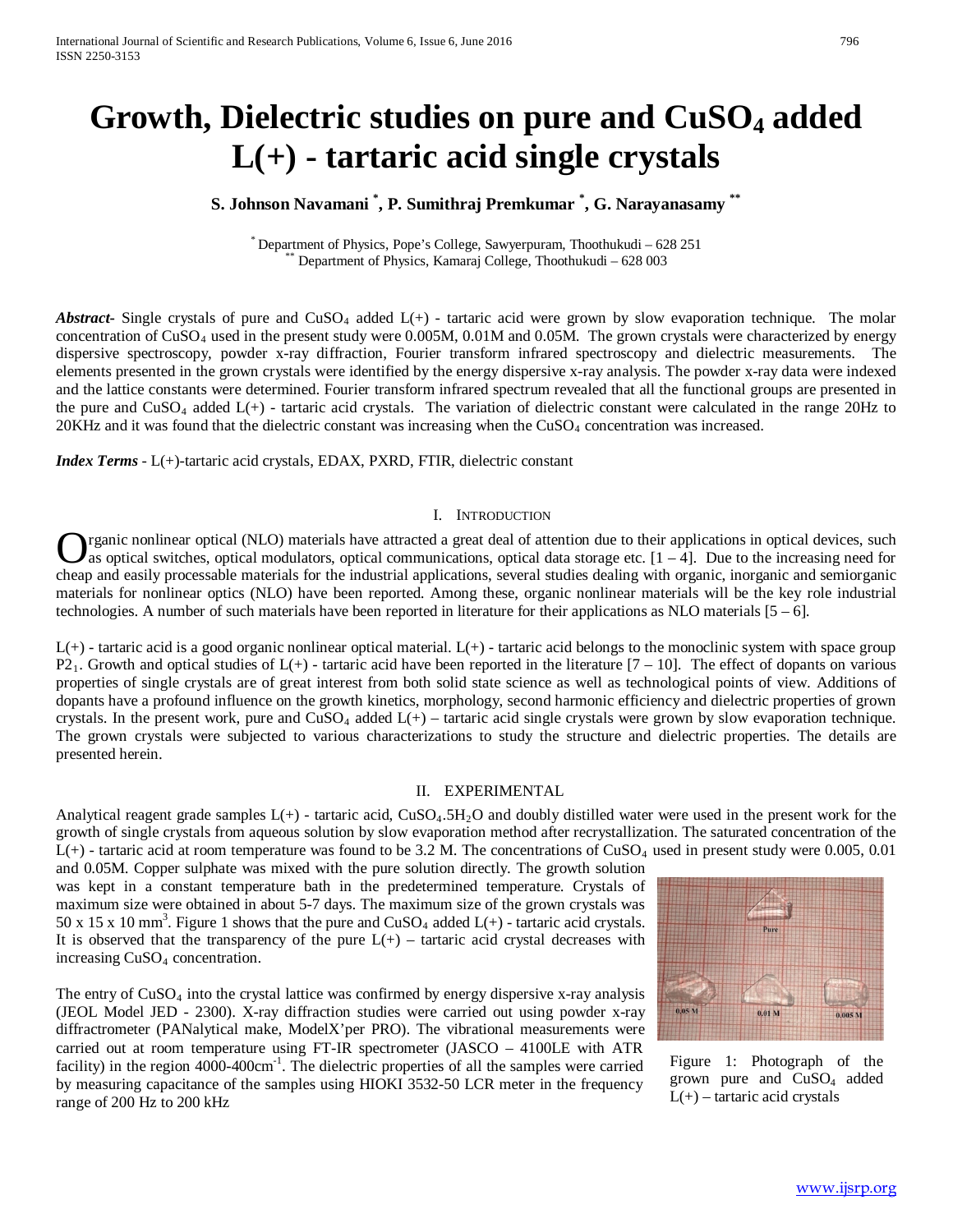## III. RESULT AND DISCUSSION

# *A. Energy dispersive spectral analysis*

The energy dispersive spectrum of the  $CuSO<sub>4</sub>$  added  $L(+)$  - tartaric acid crystals are presented in figure 2. The characteristic peaks at the energies 0.277keV, 0.525keV, 2.307keV and 8.040keV shows the presence of carbon, oxygen, sulphur and copper atoms respectively in the grown crystals. The observed and calculated concentration of copper sulphate in the grown crystal is presented in table 1. The concentration of Cu and S in the grown crystal was found to be nearly equal to that of the actually taken for the crystal growth.

| Table 1: Calculated and observed concentration of pure and $CuSO4$ |  |
|--------------------------------------------------------------------|--|
| added $L(+)$ - tartaric acid crystals                              |  |

| Concentration of Copper (in M) |          | Concentration of Sulphur (in M) |          |  |
|--------------------------------|----------|---------------------------------|----------|--|
| actually taken                 | Observed | actually taken                  | Observed |  |
| 0.005                          | 0.0043   | 0.005                           | 0.0039   |  |
| 0.01                           | 0.0095   | 0.01                            | 0.012    |  |
| 0.05                           | 0.043    | 0.05                            | 0.046    |  |

#### *B. X- Ray diffraction analysis*



Figure 3: XRD pattern of pure and  $CuSO<sub>4</sub>$  added  $L(+)$  - tartaric acid crystals

The x-ray diffraction pattern for the pure and

 $CuSO<sub>4</sub>$  added  $L(+)$  - tartaric acid is presented in the figure 3. The data were indexed using power x software [11] and the lattice parameters were determined. The indexed data of pure  $L(+)$  - tartaric acid was compared and it is in good agreement with JCPDS data [File No. 33 1883]. The x-ray diffraction pattern of the pure and  $CuSO<sub>4</sub>$  added  $L(+)$  - tartaric acid single crystals differed in their relative intensities and the lattice spacing of the crystals.

Considering high reflection, the lattice parameters of all the grown crystals were calculated using  $\alpha = \gamma = 90^{\circ}$  and  $\beta = 100.16^{\circ}$ . The lattice parameters obtained for the crystals grown in the present study are presented in table 2.

Table 2 : Variation of lattice constants and lattice volume of the grown

| crystals                                       |                               |        |        |  |  |
|------------------------------------------------|-------------------------------|--------|--------|--|--|
|                                                | Lattice parameter $(\dot{A})$ |        |        |  |  |
| Crystal                                        | a                             |        | c      |  |  |
| Pure $L(+)$ – tartaric acid                    | 7.5421                        | 6.0415 | 6.0650 |  |  |
| 0.005M<br>$CuSO4$ added $L(+)$ – tartaric acid | 7.8011                        | 6.0319 | 6.3469 |  |  |
| 0.01M<br>$CuSO4$ added $L(+)$ – tartaric acid  | 8.1146                        | 5.6281 | 6.5981 |  |  |
| 0.05M<br>$CuSO4$ added $L(+)$ – tartaric acid  | 7.9380                        | 6.0556 | 6.5056 |  |  |

Lattice variation was observed in the doped crystals in comparison with the pure crystals. Lattice volume of the pure and  $CuSO_4$  added  $L(+)$  – tartaric acid were calculated. The lattice volume of the pure, 0.005M, 0.01M and 0.05M CuSO<sub>4</sub> added  $L(+)$  – tartaric acid

are 273.06  $\AA^3$ , 281.88  $\AA^3$ , 296.61  $\AA^3$  and 307.82  $\AA^3$  respectively. The increase in the lattice volume of the doped crystals compared with the pure crystals confirms entry of the  $CuSO<sub>4</sub>$  in the grown crystals.

## *C. FT-infrared analysis*

The Fourier transform infrared spectra recorded for the grown crystals are presented in figure 4. The two strong peaks at 1719 and 3396 cm<sup>-1</sup> are due to C = O and O – H stretching mode respectively. The band at 1190 cm<sup>-1</sup> is attributed to the C – O – C asymmetric stretch of carbonyl group. The peak at 1441 cm<sup>-1</sup> is due to C–H bending modes. The peaks of various intensities at 1078 and 940 cm<sup>-1</sup> are due to out of plane O–H deformation and C–O stretching. The band at 657 cm<sup>-1</sup> is absorbed due to  $O = C = O$  bending mode. The



Figure 2: Energy dispersive spectrum of  $CuSO<sub>4</sub>$  added  $L(+)$  tartaric acid crystals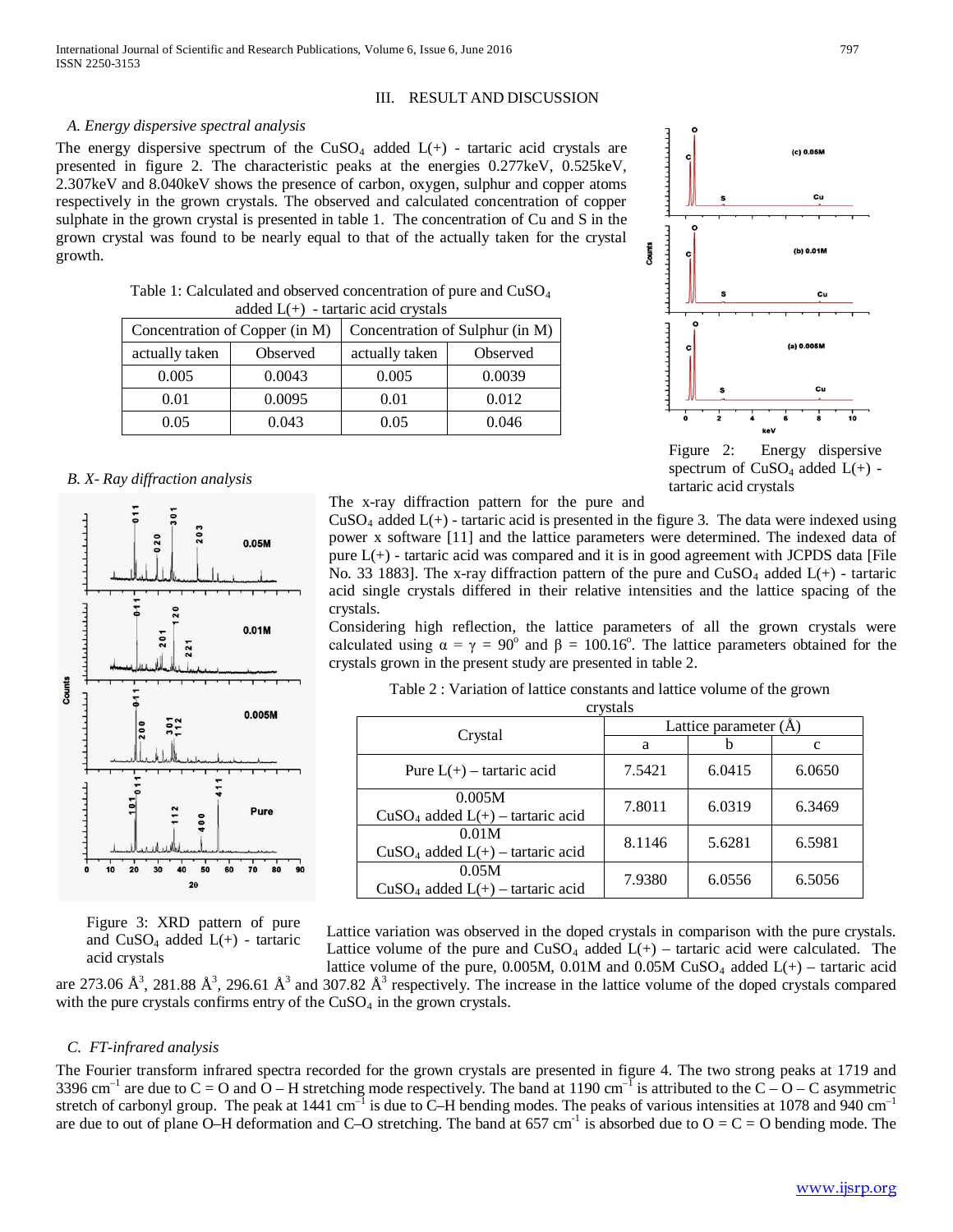International Journal of Scientific and Research Publications, Volume 6, Issue 6, June 2016 798 ISSN 2250-3153

FTIR spectra and the corresponding band assignment clearly indicate that the functional groups of pure  $L(+)$  – tartaric acid are not altered by the addition of the copper sulphate.

#### *D. Dielectric studies*

The grown crystals were powered and made into pellets of 2mm thickness and 13mm diameter. The pellets are placed in a two probe arrangement. In order to ensure good electrical contact between the sample and the electrodes, silver paste was applied on both surfaces of the samples. Dielectric measurements were made in the frequency range 200 Hz – 200 KHz at room temperature (305 K). Figure 5 and 6 shows the plot made between dielectric constant and dielectric loss versus frequency for pure and  $CuSO_4$  added  $L(+)$  – tartaric acid crystals samples respectively.



Figure 5: Frequency dependence of dielectric constant at room temperature for pure and CuSO4 added  $L(+)$  – tartaric acid crystals

From the plots it can be seen that the dielectric constant decreases exponentially as the frequency of applied field increases. The electronic exchange of the number of ions in the crystals gives local displacement of electrons in the direction of the applied field, which in turn gives rise to polarization. As the frequency increases, a point will be reached where the space charge cannot be sustained and comply with the variation of external field, hence polarization decreases, which gives rise to diminishing values of dielectric constant [12]. The same



Figure 4: FTIR spectra of (a) pure (b) 0.005 M (c) 0.01 M (d)  $0.05M$  CuSO<sub>4</sub> added L(+) – tartaric acid crystals



Figure 6: Frequency dependence of dielectric loss at room temperature for pure and CuSO<sub>4</sub> added  $L(+)$  – tartaric acid crystals

trend is observed in the case of dielectric loss versus frequency. At relatively lower frequency, the higher the temperature, the larger is the dielectric constant. The characteristics of low dielectric constant and dielectric loss with high frequency for a given sample suggests that the sample possesses enhanced optical quality with less defects and this parameter is of vital importance for various nonlinear optical materials and their applications [13-14].

#### IV. CONCLUSION

Pure and  $CuSO<sub>4</sub>$  added  $L(+)$  – tartaric acid crystals were grown by slow evaporation method in a predetermined temperature. The molar concentrations used in the present were 0.005M, 0.01M and 0.05M. All the grown crystals were subjected to energy dispersive x-ray analysis, powder x-ray diffraction analysis, Fourier transform infrared analysis and dielectric measurements. The energy dispersive x-ray spectrum confirmed the presence of CuSO<sub>4</sub> in the grown crystals. The variation of lattice parameter were observed and it was found that the lattice volume increases in increase of CuSO<sub>4</sub> concentrations. Fourier transform infrared spectra revealed